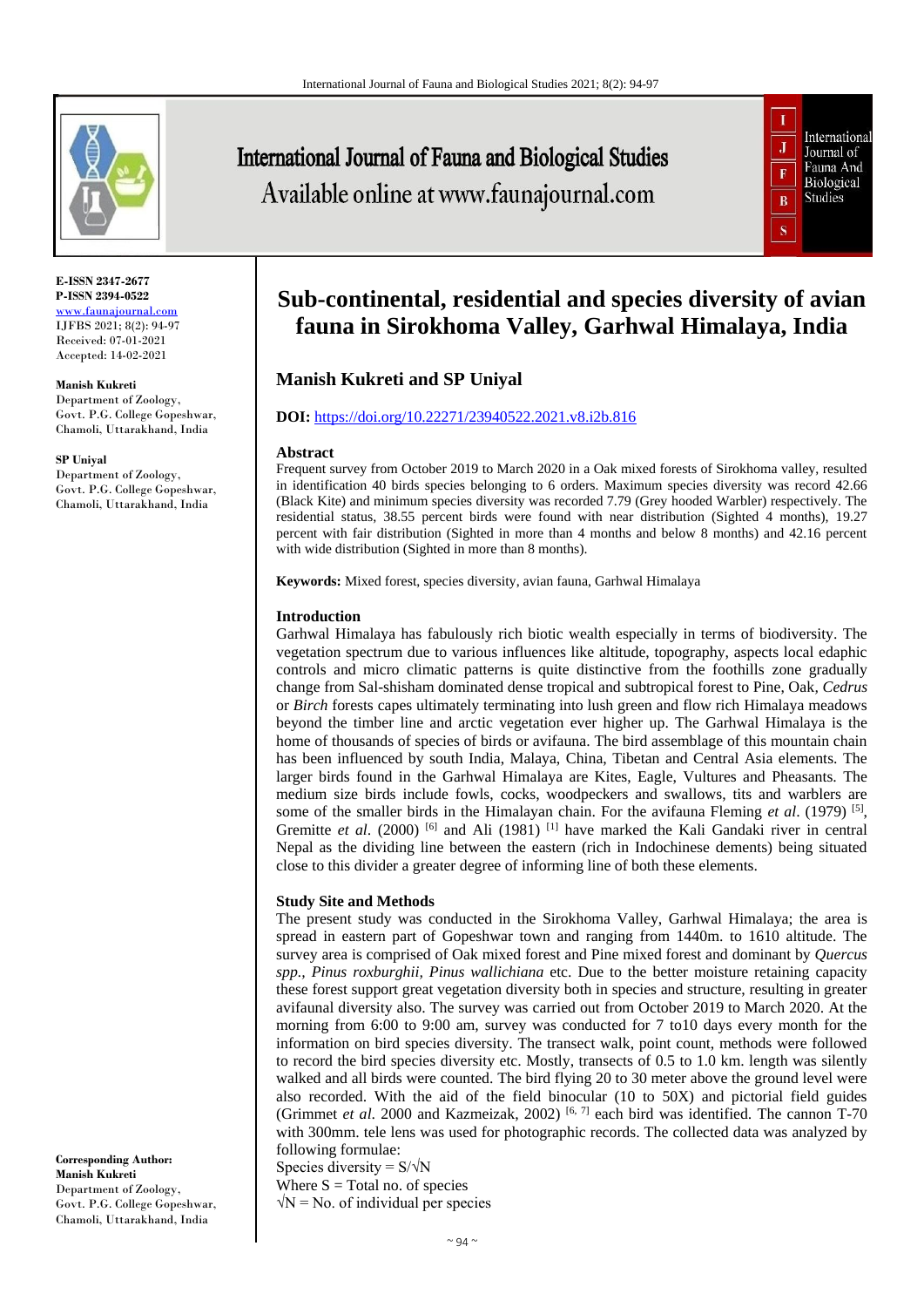#### **Result**

Various factors like types of habitat surveyed, climate, and time of survey, nature of particular bird's species and experience of the observer influence the records of bird fauna. However, study has resulted in the identification of 40 bird species belonging to 6 orders. The species diversity was recorded. Black kite was recorded with the maximum average species diversity (42.66), followed by Red rumped swallow (35.72), Yellow wagtail (32.69), Oriental magpie robin (31.86), White rumped vulture (29.17), Jungle myna (29.11), Red headed vulture (26.07 and Grey hooded warbler with minimum diversity (7.79) was recorded. The sub-continental status was assessed after Kazimeirzac (2000) and Bird life international (2000). White rumped vulture was found as resident and threatened, Jungle babbler as endemic, and Black lowred tit as endemic and altitudinal migrant and Yellow crowned woodpecker as near endemic. Other birds were recorded as breeder, winter visitor, passage migrant etc. The residential status was assessed on arbitrary frequency scale. 38.55 percent birds species were found with rear distribution (reD) (sighted upto 4 months), 19.27 percent with fair distribution (faD) (sighted in more than 4 months and below 8 months) and 42.16 percent with wide distribution (wiD) (sighted in more than 8 months).

# **Discussion**

The present study yielded 40 species of the bird in the Oak Mixed and Pine mixed forest of Sirokhoma valley even in the presence of biotic pressure. If the Oak mixed and Pine forests of the study area harbour 40 species of birds, this mean that more than 50 types of forests have been described in Garhwal Himalaya by Champion & Seth (1968)<sup>[4]</sup> must have a good number of species of bird fauna. Bisht *et al.* (2004) <sup>[3]</sup> reported the 14 orders and 51 families and Passeriformes as the most crowded order. Their finding also showed Turdidae as the largest family presented by 32 species of bird fauna of different sites. Our results of study also described 7 orders, 26 families and Passeriformes as the most dominant order and Turdidae as the largest family with 11 species of bird. The birds groups like tits, Laughing thrush, thrushs, bulbuls, and woodpeckers are seem to be particular to this habitat. Tits like Great tit, Black throated tit, Laughing thrush, Streaked laughing thrush, thrush- Blue whistiling thrush, woodpeckers-Yellow crowned woodpecker, Scaly bellied woodpecker, bulbuls- Himalayan bulbul, Black bulbul, Red vented bulbul, parakeets- Slaty headed parakeet, Rose ringed parakeet, Great barbet, Common myna, Black headed jay and Red billed blue magpie are abundant. Among Galliformes- White-crested Kalij pheasant *Lophura leucomelanos hamiltonii* was found abundantly in this type of habitat, which was mainly ground feeder and their presence in good number indicates good and healthy environment. As they are first to disappear in vanishing habitat, Among Falconiformes- Himalayan griffon, White rumped vulture, Red headed vulture, and Black kite was also observed. Their presence reveals the availability of food for their survival in the temperate habitat.

**Table 1:** Sub-continental, residential and Species Diversity of bird species in study site Sirokhoma valley, Garhwal Himalaya

| S.               |                           |                                 | Sub continental | <b>Residential</b> | Average spp. |
|------------------|---------------------------|---------------------------------|-----------------|--------------------|--------------|
| No.              | <b>Common Name</b>        | <b>Scientific Name</b>          | status          | status             | diversity    |
|                  | <b>Falconiformes</b>      |                                 |                 |                    |              |
|                  | Accipitridae              |                                 |                 |                    |              |
| 1.               | Himalayan Griffon         | Gyps himalayensis               | A               | wiD                | 14.23        |
| 2.               | White rumped vulture      | G. bengalensis                  | $R$ .Th         | faD                | 29.17        |
| 3.               | Red headed vulture        | Sarcogyps calvus                | $\overline{R}$  | faD                | 26.07        |
| $\overline{4}$ . | <b>Black kite</b>         | Milvus migrans                  | <b>RM</b>       | faD                | 42.66        |
|                  | <b>Galliformes</b>        |                                 |                 |                    |              |
|                  | Phasianidae               |                                 |                 |                    |              |
| 5                | Kalij Pheasant            | Lophura leucomelanos hamiltonii | $\overline{A}$  | wiD                | 9.343        |
| 6                | <b>Black Partridage</b>   | Francolinus francolinus         | $\overline{R}$  | reD                | 2.52         |
|                  | <b>Columbiformes</b>      |                                 |                 |                    |              |
|                  | Columbidae                |                                 |                 |                    |              |
| 7                | Oriental turtle dove      | S. orientalis                   | <b>RMW</b>      | wiD                | 17.22        |
| 8                | Spotted dove              | S. chinensis                    | $R^A$           | $w_i\overline{D}$  | 18.17        |
|                  | <b>Psittaciformes</b>     |                                 |                 |                    |              |
|                  | Psittacidae               |                                 |                 |                    |              |
| 9                | Rose ringed parakeet      | P. krameri                      | $\mathbb{R}$    | wiD                | 14.51        |
| 10               | Slaty headed parakeet     | P. himalayana                   | <b>RA</b>       | faD                | 10.07        |
|                  | Upupidae                  |                                 |                 |                    |              |
| 11               | Common hoopoe             | Upupa epops                     | <b>RBW</b>      | faD                | 14.20        |
|                  | <b>Piciformes</b>         |                                 |                 |                    |              |
|                  | Capitonidae               |                                 |                 |                    |              |
| 12               | Great barbet              | Megalaima virens                | A               | wiD                | 11.42        |
| 13               | Scaly bellied woodpecker  | P. squamatus                    | $\mathbb{R}$    | wiD                | 18.92        |
| 14               | Yellow crowned woodpecker | Dendrocopos mahrattensis        | $\overline{N}$  | wiD                | 19.31        |
|                  | <b>Passeriformes</b>      |                                 |                 |                    |              |
|                  | Hirundinidae              |                                 |                 |                    |              |
| 15               | Red - Rumped swallow      | Hirundo daurica                 | <b>RAMW</b>     | reD                | 35.72        |
|                  | <b>Dicruridae</b>         |                                 |                 |                    |              |
| 16               | <b>Black</b> drongo       | Dicrurus macrocercus            | R'A             | wiD                | 16.01        |
|                  | <b>Sturnidae</b>          |                                 |                 |                    |              |
| 17               | Common myna               | Acredotheris tristis            | $\mathbb{R}$    | wiD                | 12.24        |
| 18               | Jungle myna               | A. fuscus                       | $\overline{R}$  | reD                | 29.11        |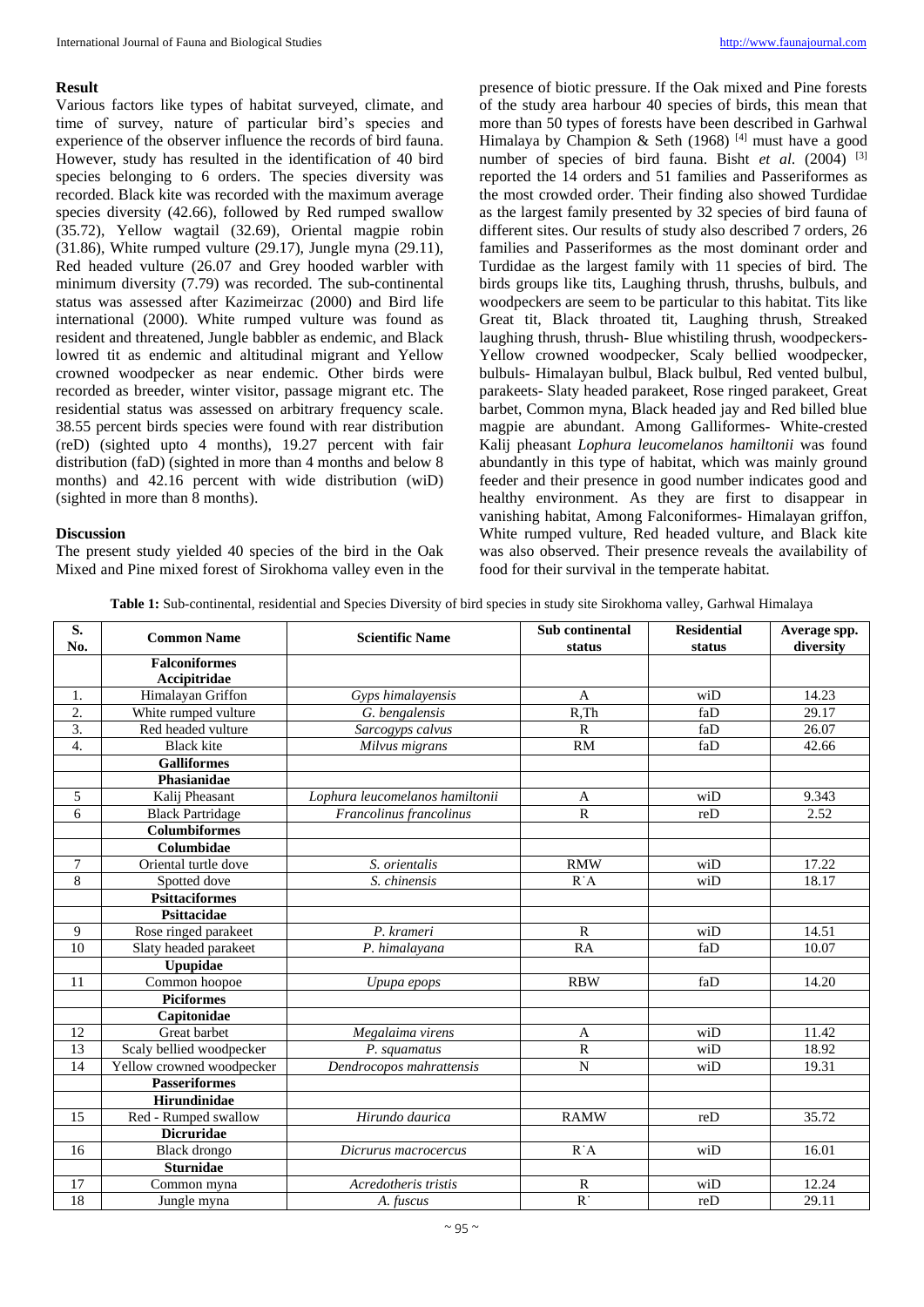|                 | Corvidae                          |                           |              |     |       |
|-----------------|-----------------------------------|---------------------------|--------------|-----|-------|
| 19              | Black headed jay                  | Garrulus lanceolatus      | RA           | wiD | 11.63 |
| 20              | Red billed blue magpie            | Urocissa erythrorhyncha   | RA           | wiD | 11.57 |
| 21              | Large billed crow                 | Corvus macrorhynchos      | RA           | wiD | 9.623 |
|                 | Campephagidae                     |                           |              |     |       |
| 22              | Scarlet minivet                   | Pericrocotus flammeus     | RA           | wiD | 7.95  |
|                 | Pycnonotidae                      |                           |              |     |       |
| 23              | Himalayan bulbul                  | Pycnonotus leucogenys     | $R$ .        | wiD | 14.50 |
| 25              | Red vented bulbul                 | P. cafer                  | $\mathbb{R}$ | wiD | 11.88 |
|                 | <b>Timaliidae</b>                 |                           |              |     |       |
| 27              | Rusty cheeked scimitar<br>babbler | Pomatorhinus erythrogenys | $\mathbf R$  | wiD | 13.75 |
| 28              | Streaked laughing thrush          | Garrulax lineatus         | $\mathbf{A}$ | wiD | 8.832 |
|                 | <b>Certhidea</b>                  |                           |              |     |       |
| 29              | Eurasian tree creeper             | Certhia familiaris        | RA           | wiD | 16.92 |
|                 | Paridae                           |                           |              |     |       |
|                 | <b>Turdidae</b>                   |                           |              |     |       |
| 30              | Blue whistling thrush             | Myophonus caeruleus       | AM           | wiD | 12.51 |
| 31              | Common stone chat                 | Saxicola torquatus        | <b>WAM</b>   | wiD | 16.37 |
| 32              | Oriental magpie robin             | Copsychus saularis        | RM           | reD | 31.86 |
| 33              | Plain prinia                      | Prinia inornata           | $R^{\cdot}$  | reD | 25.85 |
|                 | <b>Motacillidae</b>               |                           |              |     |       |
| $\overline{34}$ | White wagtail                     | M. alba                   | <b>AMW</b>   | reD | 8.21  |
| 35              | Yellow wagtail                    | M. flava                  | <b>BWP</b>   | faD | 32.69 |
|                 | Muscicapidae                      |                           |              |     |       |
| 36              | Verditer flycatcher               | Eumvias thalassina        | MA           | wiD | 18.51 |
| 37              | Slaty blue flycatcher             | Ficedula tricolor         | AR           | reD | 21.53 |
|                 | <b>Svlviidae</b>                  |                           |              |     |       |
| 38              | Grey hooded warbler               | Seicercus xanthoschistos  | A            | wiD | 7.793 |
| 39              | Ashy throated warbler             | Phylloscopus maculipennis | $\mathbf{A}$ | wiD | 8.296 |
| 40              | Great tit                         | p. major                  | RA           | wiD | 14.71 |

The nomenclature adopted here is after Grimmett *et al.* 2000<sup>[6]</sup> and sub-continental status after Kazmierczak (2000) and Bird life international (2001). The residential status of birds in the study area was assessed on an arbitrary frequency scale: Restricted distribution (reD) = sighted in less than in four months, fair distribution  $(faD) =$  sighted in 4-8 months, and wide distribution  $(wiD) =$  sighted in more than 8 months. The current status was assessed on the basis of average relative abundance: uncommon  $(uC)$ = having a relative abundance lees than 0.018, common  $(C)$  = having a relative abundance of 0.018 and above but less than 0.036 and very common  $(\overline{VC})$  = having a relative abundance of 0.036 and above.

E- endemic to the Indian sub-continent, N-near endemic, R-resident, B- breeder, A- altitudinal migrant, M- migrates within sub-continent (breeds in the Himalaya and winters in southern India and/Sri Lanka), P-passage migrant, W-winter visitor, Th- threatened with extinction, \* localised are patchily distributed (For example B\*=breeds locally) and '-subject to some (local) seasonal movement or nomadism

The nomenclature adopted here is after Grimmett *et al*. 2000 [6] and sub-continental status after Kazmierczak (2000) and Bird life international (2001). The residential status of birds in the study area was assessed on an arbitrary frequency scale: Restricted distribution (reD) = sighted in less than in four months, fair distribution (faD) = sighted in 4-8 months, and wide distribution (wiD)= sighted in more than 8 months. The current status was assessed on the basis of average relative abundance: uncommon  $(uC)$ = having a relative abundance lees than 0.018, common  $(C)$  = having a relative abundance of 0.018 and above but less than 0.036 and very common  $(vC)$ = having a relative abundance of 0.036 and above.

E- endemic to the Indian sub-continent, N-near endemic, Rresident, B- breeder, A- altitudinal migrant, M- migrates within sub-continent (breeds in the Himalaya and winters in southern India and/Sri Lanka), P-passage migrant, W-winter visitor, Th- threatened with extinction, \*-localised are patchily distributed (For example B\*=breeds locally) and ˙ subject to some (local) seasonal movement or nomadism

#### **Conclusion**

The study shows that Oak mixed and Pine Mixed forest have great number of avian fauna. These kinds of studies produce some premonitory information about birds of particular forest type, will helpful to make strategies for their protection and conservation.

#### **Acknowledgement**

Thanks to District Forest officer Chamoli to permit me Survey on Sirokhoma valley during study period, is great fully acknowledged. We have thankful to local people for providing secondary information on occurrence of avian fauna in the study area.

#### **References**

- 1. Ali S. The Himalaya in Indian Ornithology. In the Himalaya aspect of change. Ed. Lal J.S. Oxford University Press, New Delhi 1981.
- 2. Birdlife International *Threatened Birds of Asia*: The Birdlife International Red Data Book. Birdlife International, Cambridge, U.K 2001.
- 3. Bisht MS, Kukreti M, Shanti Bhusan. Relative abundance and distribution of the bird fauna of Garhwal Himalaya. Ecology, Environment and Conservation, 2004;10(4):451-460.
- 4. Champion HG, Seth SK. A revised survey of forest types of India, New Delhi 1968.
- 5. Fleming RL, Fleming RJ, Bangdel LS. *Birds of Nepal*. 2 nd edition. Avlok. Kathmandu 1979.
- 6. Grimmet R, Inskipp C, Inskipp T. Pocket guide to the